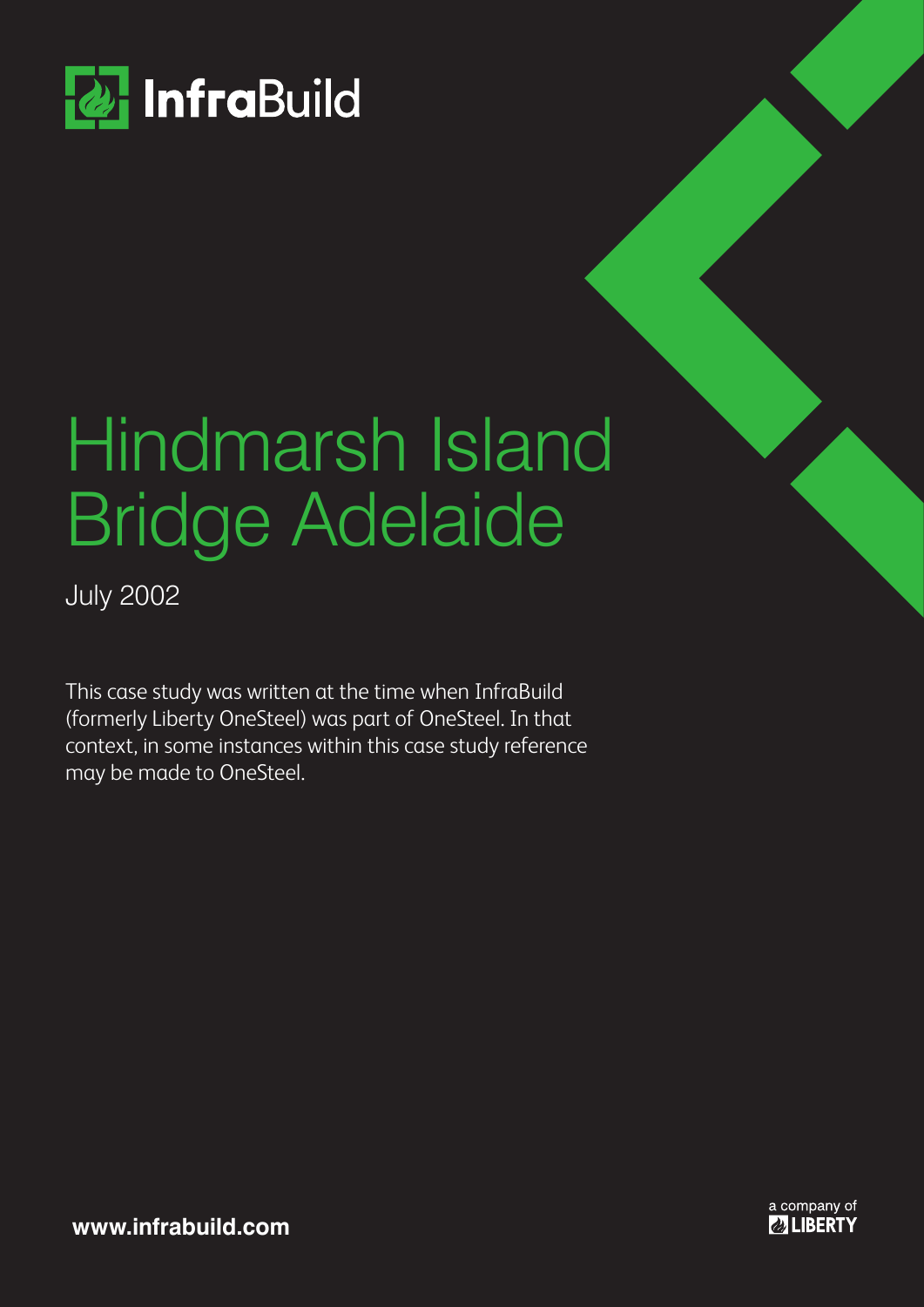# **Hindmarsh Island Bridge**

**A showpiece for composite bridge design.**

**The bridge, some 70 kilometres south-east of Adelaide, crosses theMurray River and links Hindmarsh Island to Goolwa.** 

**For more than 140 years a cable ferryservice operated across the Murray, however the high cost of maintainingthe service and the potential of theISLAND AS A TOURIST DESTINATION, LED to a bridge being proposed in 1987.** 

## **CONCEPT**

Hindmarsh Island Bridge is an incrementally launched composite structure of fabricated steel girders, OneSteel Structurals, and concrete deck, with 10 spans totalling 319 metres in length. The spans vary from 28 metres to 33 metres. The bridge is curved in plan and partially curved in elevation, with a curved centre section linking approach grades of eight per cent. Navigation clearance at the two central spans is 24 metres wide and 14 metres high.

The horizontal curve had to provide clearance for uninterrupted operation of the cable ferry during construction of the bridge. The vertical alignment was dictated by shipping clearance requirements and the need to keep embankments as low as possible to minimise costs.

The bridge cross-section comprises a 7.6 metre carriageway with a 2.05

### Project Team

#### **Client:**

Transport – South Australia

#### **Project Manager:**

Connell Wagner

**Main Contractor:** 

Built Environs

**Designer:**

Maunsell McIntyre

**Fabricator:** 

Ahrens Engineering



metre footway, plus steel crash barriers and pedestrian railings. Total width is 10.8 metres. The superstructure comprises four steel I-Girders topped by a 200 mm thick reinforced concrete slab and 50 mm of asphalt. Suspended below the deck is a 300 mm diameter water main.

The Goolwa abutment spread footing is founded on reinforced soil retaining walls whilst the Hindmarsh abutment is founded on piles. All piers are supported on piled footings. The river piers are founded on sealed tubes of Grade 250 steel, driven to refusal and then filled with concrete. The sole land pier, on the Goolwa side, is founded on driven bulb-base cast-in-situ concrete piles.

### **PIER REDUNDANCY**

With the bridge positioned at the mouth of the Murray, the design had to be both convenient and safe for navigation.

With a variety of vessels travelling The Murray, including the 360 tonne Murray River Queen, the bridge had to be able to withstand the full impact of a collision. Transport SA specified that, in the event that a bridge pier was

subjected to the full impact of a vessel, the superstructure must not collapse, indicating pier redundancy as an acceptable approach.

This concept is such that if any pier collapses, through impact by vessel or otherwise, the bridge superstructure would span the additional distance without fracturing, allowing opportunity to repair the affected pier.

According to Jeffrey Foggin, lead designer from Maunsell McIntyre, **this not only provided significant savings in piling but was also the best and** safest design. "This bridge is virtually indestructible and very safe for both motorists and river shipping. That could only be achieved economically by using steel for the deck structure, because of its light weight and ductility."

### **SUPERSTRUCTURE**

Girders used in the superstructure are typically a constant 1200 mm deep with a 16 mm web, 450 x 20 mm top flange and 500 x 50 mm bottom flange. Grade 250 steel was used for the top flange and web, with Grade 350 for the bottom flange.

arsh Island Bridge **Hindmarsh Island Bridge Structural section tag project name 300PLUS ®**